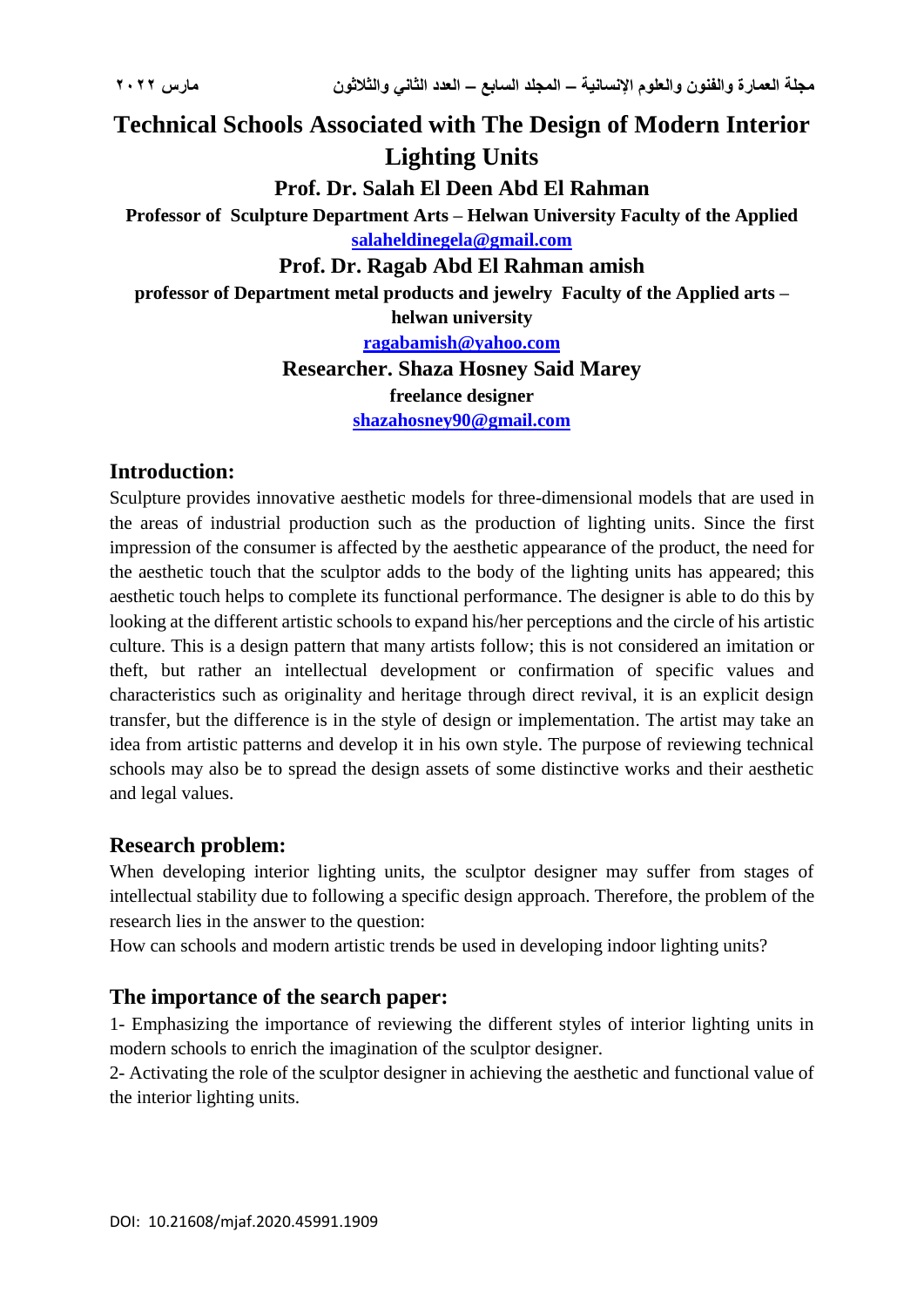#### **Search goal:**

The research aims to develop the thinking of the sculptor designer when designing lighting units by examining the different plastic patterns of interior lighting units in modern schools.

#### **Search limits:**

Studying some schools and modern artistic trends affecting the design of indoor lighting units.

#### **Research hypotheses:**

1- The possibility of reaching new innovative styles for indoor lighting units by informing the sculptor designer about schools and modern artistic trends.

2- Schools and artistic trends have an effective role and significant impact on the development of indoor lighting units.

#### **Research methodology:**

Descriptive analytical method.

There have been many schools and artistic trends in the twentieth century; each school has its own artists, creators and style. However, we cannot say that one of the schools is better or more capable of expression than another school because good work always has its value in the era to which it belongs. The following is an analytical study of some technical schools associated with the design of interior lighting units:

#### **Arts and Crafts movement (1875-1915):**

It is the first modern artistic movement, an international movement that flourished in Britain, Europe and America from 1880 until World War I, and in Japan from 1920 until World War II. The aim of the movement was to revive the ideals of handicrafts, highlight its virtues, denounce the aesthetic and social effects of the industrial revolution and confront mechanized production. Arts and crafts began as a movement of the English decorative arts based on simple shapes, sensual joy in materials, and the use of nature as a source of inspiration. It also relied on botanical motifs in its decoration in a manner similar to Islamic art, as the natural patterns of plants and flowers reflected the purity and clarity of the approach followed for the movement. The movement also followed the eclecticism style in art, which is evident through their study of historical patterns, their absorption and use in the production of new designs, and rejected the aesthetic movement's admiration for Japanese art and the European, Indian, and Middle Eastern renaissance. The Arts and Crafts movement greatly influenced the design movements that afflicted it, and its influence has extended from Art Nouveau through to the Bauhaus, the modern movement and the practice of contemporary crafts.

#### **The Art Nauveau (1880-1910) movement:**

The Art Nouveau direction relied on linking the aesthetic aspect of the form with the functional aspect, so the works of its artists must have the aesthetic character that provides a function. This movement arose in order to harmonize art and industry to produce an environmental art that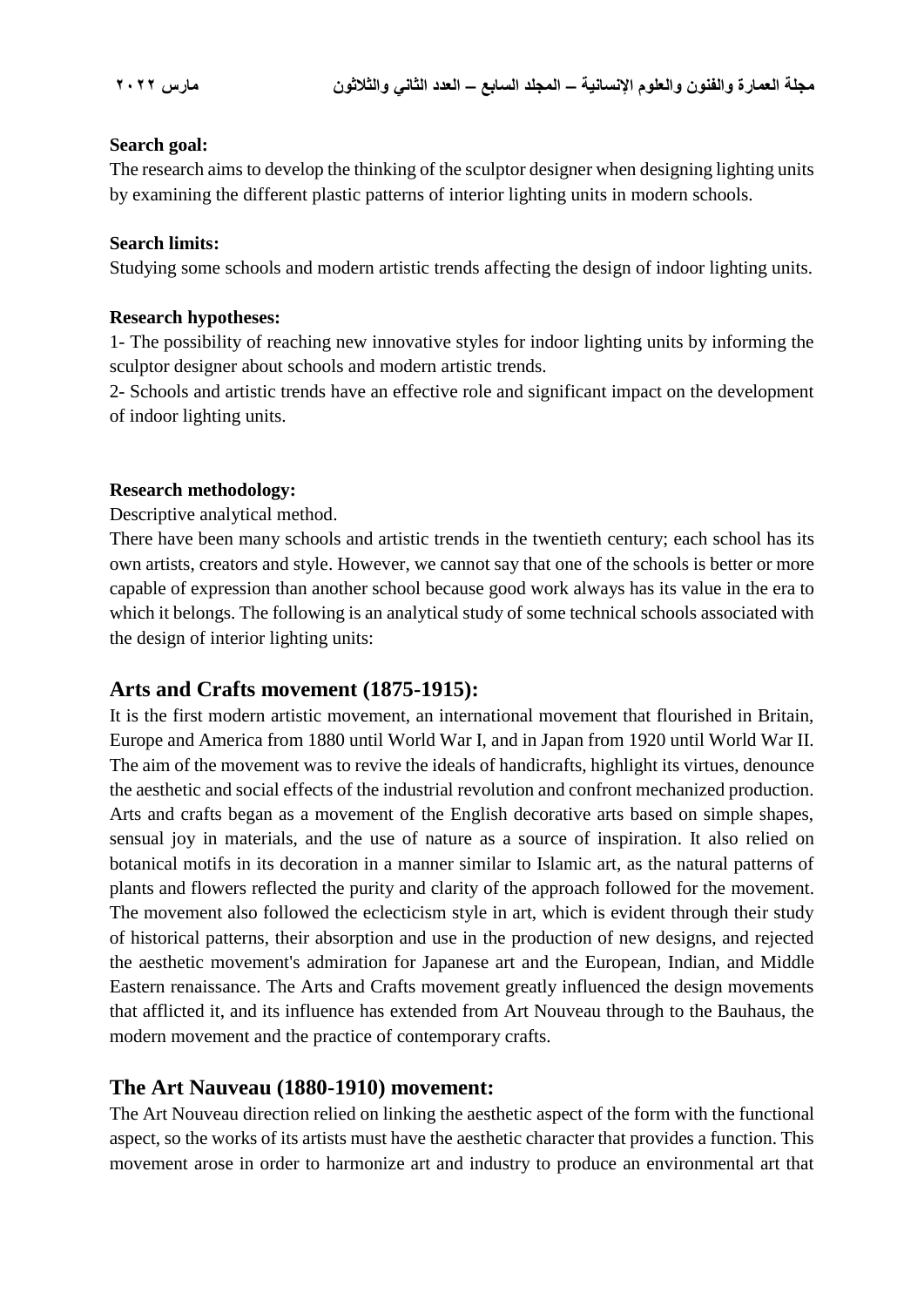combines originality and contemporaneity. Its artists opposed the absence of the style of the era and the control of the machine over the industry and what it caused of the deficiency in the relationship between the aesthetic and functional aspects in most areas of production. Therefore, the movement sought to lay the foundations for the evaluation of the handicraft and to preserve its aesthetic qualities appropriate for the moody life of European society despite its manufacture with modern machinery. The movement was looking for a modern national style of its own, so it drew inspiration of its own style from the Gothic, Medieval, Renaissance, Baroque and Rococo periods, as well as Japanese art with its decorative items, as the Japanese designer's familiarity with nature impressed the Art Nouveau pioneers; they tried to extract artistic values from these arts and rely on them to find a style that distinguishes them.

### **The De Stijl Movement (1917-1928):**

It is an artistic and design movement that arose in the Netherlands in 1917; among its most important pioneers: Theo Van Doesburg (1883-1931), and Piet Mondrian (1872-1944).

The **De Stijl** movement derived its first ideas from wassily Kandinsky, the pioneer of abstract expressionism, who was distinguished by spontaneity, automatic, and structural rigor in his work. He tried to express what he called the principle of "Internal Necessity" by investigating color and form, relying on the abstract forms in which he found a suggestive power expressing the essence that the phenomena concealed. Mondrian took a path parallel to the Kandinsky method, through which he could reach what he called "Pure Formation", which is the most logical degree of abstraction. Kandinsky and Mondrian derived their theories from the ideas of a Theosophist philosopher named Dr. Matthew Schoenmaekers, Dr. Matthew, who shed light on the emergence of a symbolic engineering art of the new rational world, and his book "Principles of Plastic Mathematics", (Beginselen der Beeldende Wiskunde) is one of his most important works that influenced the concepts of the De Stijl community.

# **Bauhaus School (1919-1933):**

One of the international design movements in addition to being an academy and school of applied arts, it was founded by the architect Walter Gropius (1883 - 1969) who designed the Academy's building in Weimar in 1919, through which architecture, interior design, sculpture, photography, theater design, ballet, motion pictures, ceramics, metalworking, stage design, textile printing were taught. The Bauhaus influenced the intellectual level of modern design in the field of architecture and industrial design by advocating the idea of functional simplicity. The Bauhaus rebelled against the contemporary and earlier artistic and design traditions, and believes that the essence of the artistic work is not affected by changing its outward form. It emphasized the importance of finding a harmony among: art and tools of life - art and industry - art and daily life, and it achieved this by making architecture a mediating factor among all these relationships. Hence the choice of the name of the school, Bau Haus, came; it is a German word which literal translation means "house of architecture". The goal of artistic work was not to create shape for the sake of form, but to develop it to fit the purpose and function. Due to the deteriorating political, economic and social conditions, Bauhaus designers took a different approach to design work, including avoiding scarce traditional materials and turning to lowcost manufactured materials such as metal pipes, and combining art with technical skills.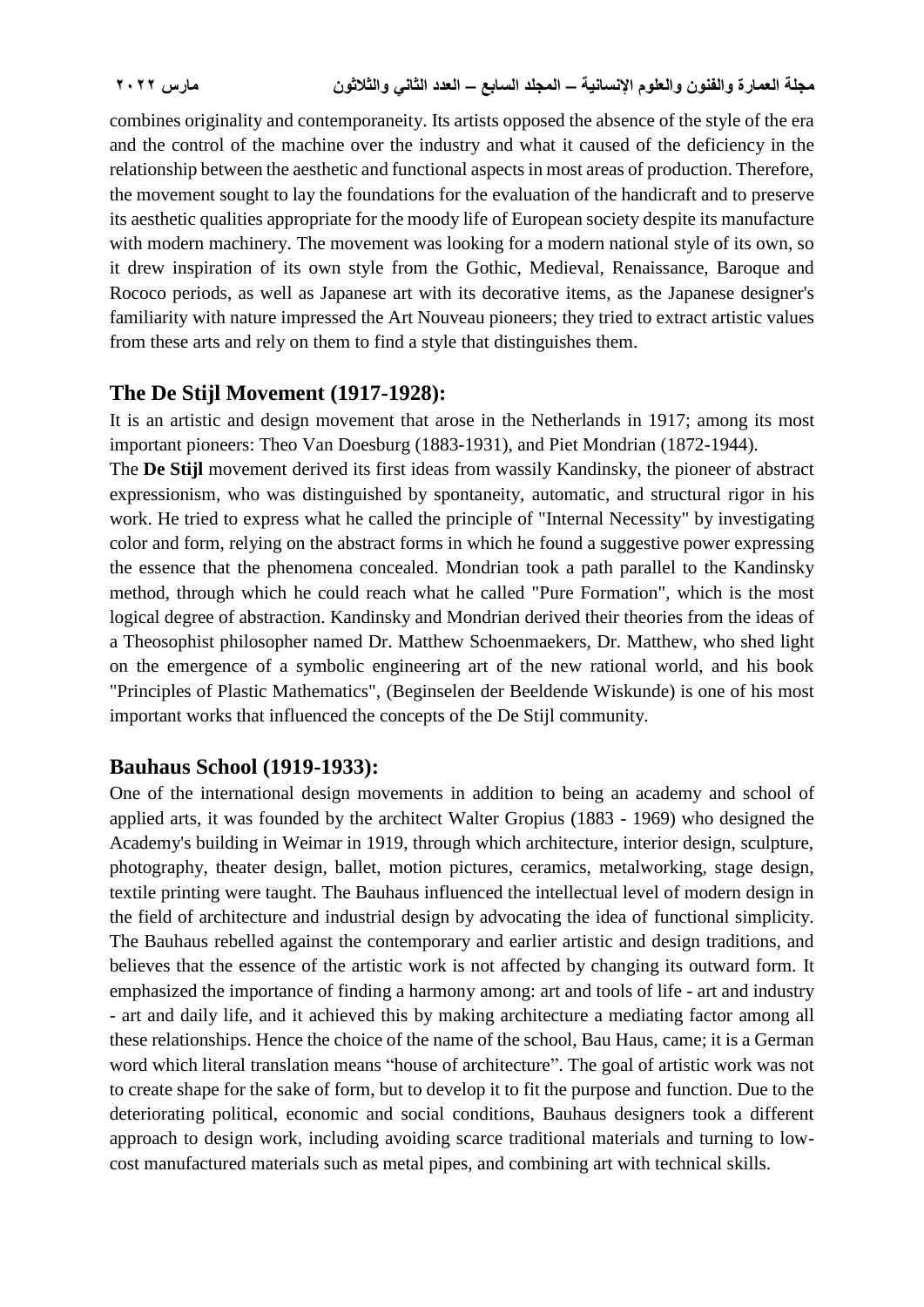#### **Art Deco (1920-1930):**

Art Deco was a popular design wave, and the movement represented the principles of modernity and used expensive materials such as rare woods and snake skins. Modern materials such as ivory, plastic, bronze and crystal were also used in configurations that highlighted the aesthetic and functional values of the design. Art Deco was based on the idea of linking the aesthetic side with the functional side to make fun of the material and adapt it to its needs while preserving the aesthetic values. "The style took its name from the title of a book on the Century Exhibition held in Paris in 1925, which it attributed to the International Des Arts Décore atifes et industriele modernes L'experition". The movement's designers derived new formative concepts through many contemporary artistic trends (it derived from Cubism what it added from the visions of shattering, abstraction and superposition; it derived from Futurism modern man's preoccupation with movement and force; it derived from De Stijle and Russian construction the elements of line, color and composition, high purity, abstraction, brutality, supermatism and perfectionism). Its works were characterized by simplicity, clarity of shape, graceful lines, and uncomplicated geometric designs. Its lines are wrapped like a vortex. If they bend, this will be gradually over a simple curve. If it is upright, it will be like a ruler. Its works were distinguished by boldness and ingenuity. It took examples of the best classical art forms in the two centuries (18-19) to purify art from the horrific increases and excesses of Arnovo. Although Art Deco is more modern than Arnovo, it is an extension of it, especially in its richness with excessive decoration, fine materials and excellent workmanship. It used the machine's design elements as a source of inspiration such as airplane wings, sewing wheel pins, and a motorcycle motor.

#### **High Tech trend:**

This style got its name from the book that defined its features and bears the same name written by designers Joan Kron and Susan Slesin and was first published in 1978. The book explained the new style of interior design, which was aimed at creating elegant and surprising interior designs from ambiguous sources. For example, instead of using a crystal chandelier in its lighting units, covered lamps painted with white enamel became attached to dining tables. The concept of high technology originated in the sixties of the twentieth century depending on the items of the aesthetics of the machine, as it was considered that the internal configurations of the machines from pipes and wires as decorative elements that can be used in the internal and external architecture with the aim of enabling people to read the building and learn about the method of its installation and parts of its construction. Among the most important pioneers of this trend are Ron Arad (1951 -) and Philippe Starck (1949-). They were inspired by the items of the trend from the foundations of Italian radical design, American pop art, and from the geometric plasticity that characterizes the trend of classical modernism in architecture. Hightech is one of the intellectual trends of the postmodern period based on the combination of technology and multiple media and uses raw materials for optimal use, as well as on benefiting from scientific progress in the field of optical radiation (lasers), which the designer considered raw material and technique at the same time, and was able to harness them to make techniques and effects Photometric on surfaces. In this trend, materials such as rubber and synthetic fibers (plastics, thermal fibers), metals (pipes, chemically treated steel, aluminum foil, steel tubes, stainless steel), mirrors and photovoltaic panels are used in this trend. As for the design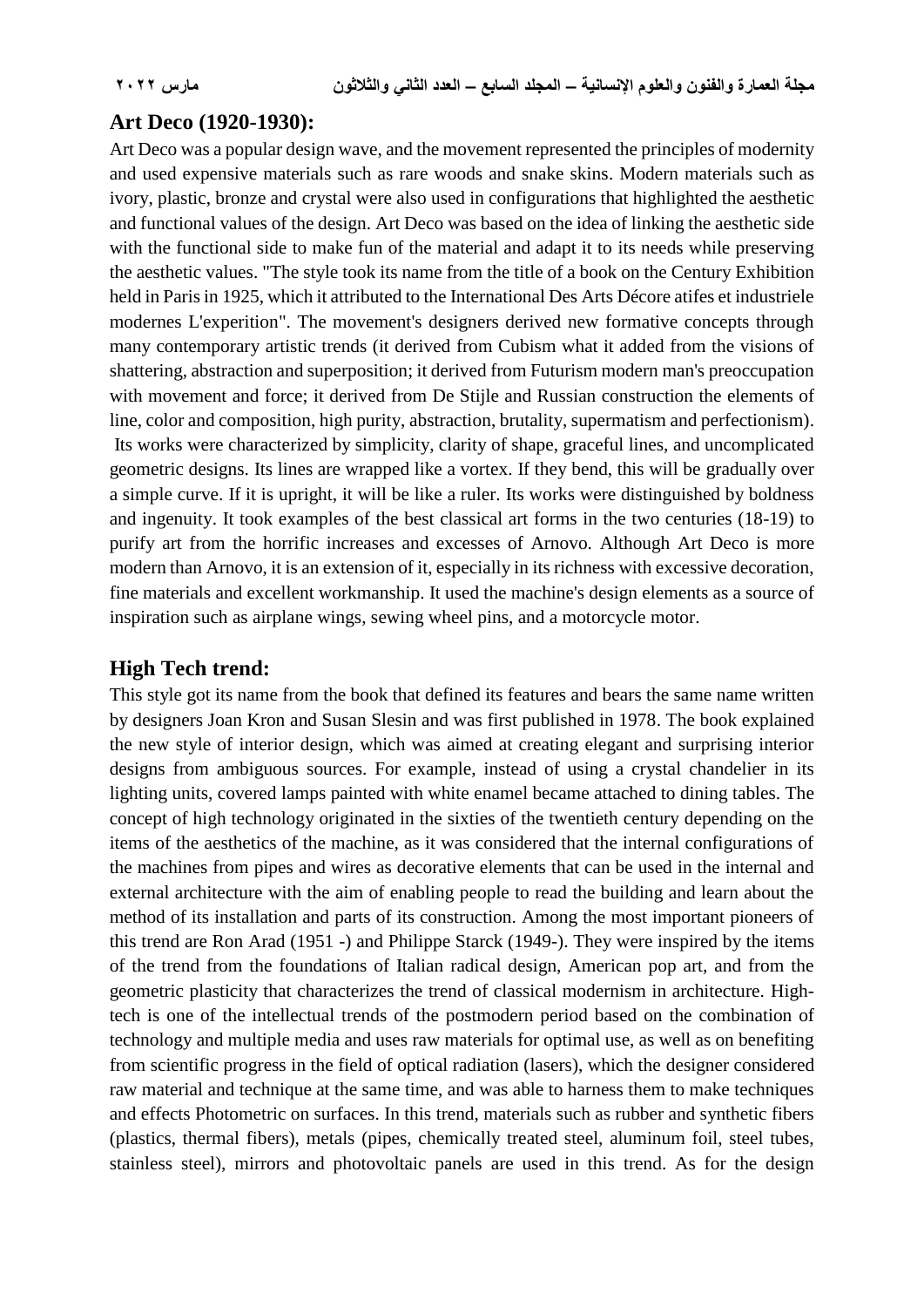techniques for this trend, the most famous of them are the laser engraving technology, and the polishing technique to increase the glossiness of the surfaces so that a design is created on the surface as a result of the reflected lights and shadows.

# **Memphis Group:**

It is an Italian design and architecture group that was established in Milan in 1981 AD by Ettore Sottsass (1917-2007) as an extension of the work of Studio Alchymia movement. It achieved commercial success and widespread worldwide, which made it a tremendous influence in most of the design movements that followed it. It led the so-called "New Design." Among its most important pioneers and contributors: Andrea Branzi, Aldo Cibic, Michael Graves, Hans Halloein, Shiro Kurumata, Javier Mariscal, George Sowden, Matteo Thun and Daniel Weil. It is said that the name Memphis dates back to a famous song at that time, it was called "Memphis Blues" by the famous singer Bob Dylan.

The Memphis style is characterized by a mixture of Hollywood flair and 1950s style such as Pop Art. Comparing its style with Alchimia, the Memphis group is smoother and less disturbing. The distinction and creativity of the Memphis Group is evident in the interior design as well as the design of products such as (lighting units, electric irons, coffee machines, toasters) that can only be applied by using basic colors, basic geometric shapes, construction and techniques that seem visually naive, which added importance to their approach, as its use in the design of commercial products meets the need of many consumers. Memphis designs mostly resemble animals, anthropomorphic characters, and "robots", and the three classic elements of design (form, function, and materials) became independent in the Memphis group.

Memphis relied in its sources on symbols of ancient civilizations, popular cultures, bright colors, and a tendency to ridicule and criticize. They used raw materials such as wood, metals, and fabrics, as well as using materials derived from sources naturally associated with mundane daily life, such as printed plastic products and movies.

# **Research results:**

We conclude from the study that:

The possibility to access new styles of indoor lighting units inspired by modern technical schools.

- Emphasizing the importance of research and perusal of the different artistic styles of interior lighting units to enrich the designer's imagination.

The designer-sculptor has an active role in developing products in general and lighting units in particular.

# **Recommendations:**

The research recommends:

- Emphasizing the importance of conscious viewing of the different artistic styles to raise the visual awareness of the sculptor designer and enable him/her to produce new ideas and designs.

Activating the role of the sculptor designer in designing and developing products, specifically the interior lighting units.

Supporting studies and research on linking the aesthetic aspect of sculptures with the functional aspect of products.